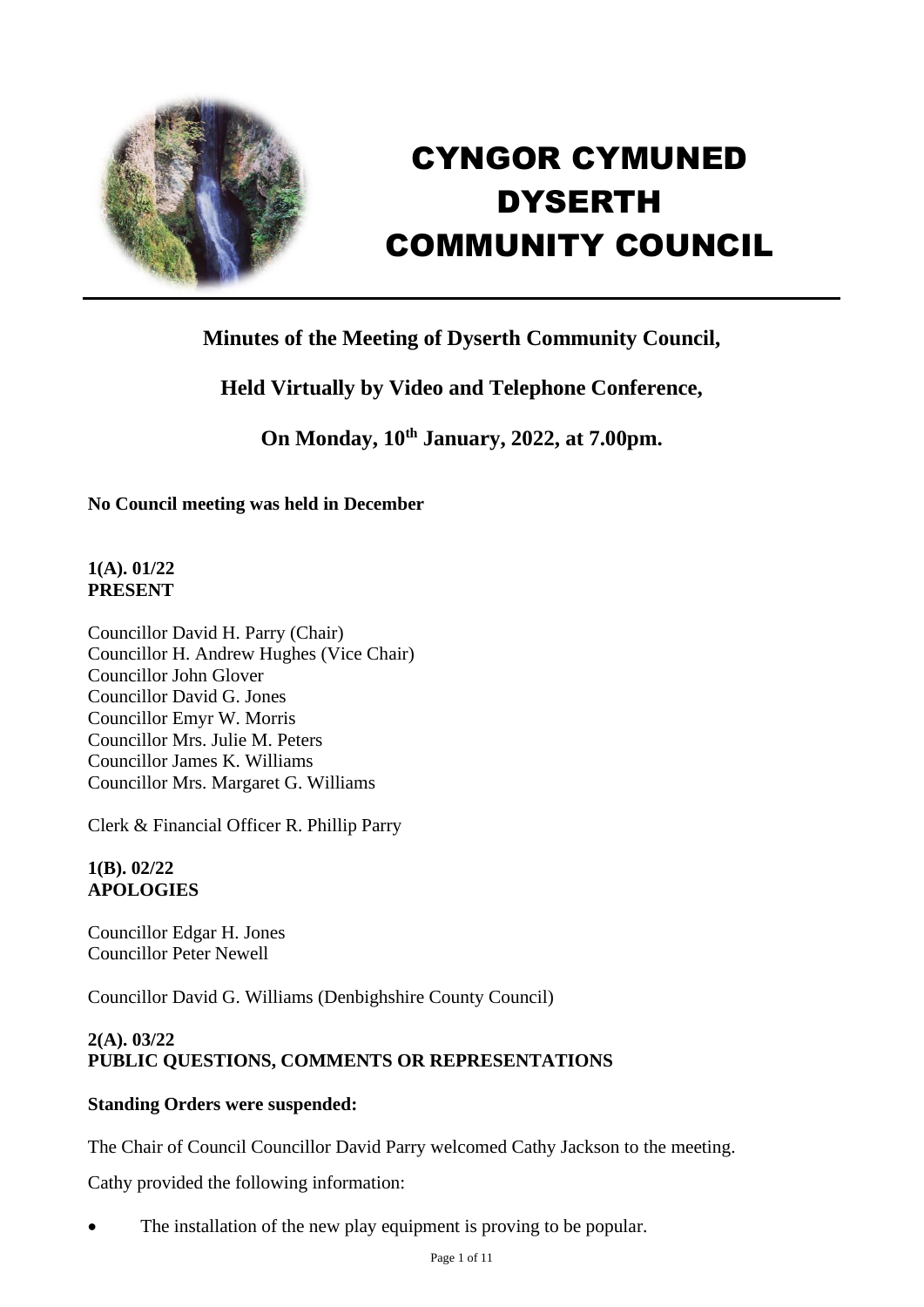- The four year term for the Trustees of the Play & Stay at Dyserth ceases in June of this year. The current Trustees are residents of Dyserth together with two Councillors. A decision will be required to be made prior to June as to whether or not to renew the Trust. Cathy stated, that whilst she still wishes to continue her involvement with the Trustees, she has other projects.
- Cathy provided details in relation to funding outlets and advised, that she was unaware of the future intentions of the Junior Football Club.

Councillor David Parry thanked Cathy for her attendance and report.

## **2(B). 04/22 Standing Orders were restored:**

## **3. 05/22 DISCLOSURE OF INTEREST**

There were no Declarations of Interest declared.

#### **4. 06/22 TO APPROVE THE MINUTES OF THE MEETING HELD ON THE 8 TH NOVEMBER, 2021**

The Minutes were proposed by Councillor Andrew Hughes and seconded by Councillor John Glover as correct and formally agreed by the Members present.

#### **5. 07/22 MATTERS ARISING**

The Clerk referred to the following matters from previous Minutes:

**(1) Minute no: 5. 192/21 (2) (page 2)** – in relation to the Dyserth Kilns project. Councillor David Parry advised Members, that following the clearance of the undergrowth in the area, the contractor had noticed a crack in one of the kilns. The Clerk advised, that he had contacted CADW, who stated, that as the kilns are in a conservation area, the concern should be reported to the Denbighshire County Council. The Clerk further advised, that Denbighshire had confirmed, they will arrange an engineer to visit and provide a report in due course.

Councillor David Parry further advised, that additional work was also identified during the clearance, which would be discussed further in the meeting. **(Minute number: 7(B). 10/22 (j) on page 5 below.**

**(2) Minute no: 5. 192/21 (3) (page 2)** – in relation to preservation orders on trees in Dyserth. The Clerk advised, that County Councillor David Williams had been unsuccessful in tracing an alternative phone number for the Arborist.

**Members agreed the following:** Councillor David Jones to make further enquiries.

**(3) Minute no: 5. 192/21 (4) (page 2)** – in relation to Councillor David Jones contacting Mr. Gareth L. Davies – Welsh Assembly Member, to discuss the disbelief and disappointment with his reply to the Community Council. Councillor David Jones advised Members, that he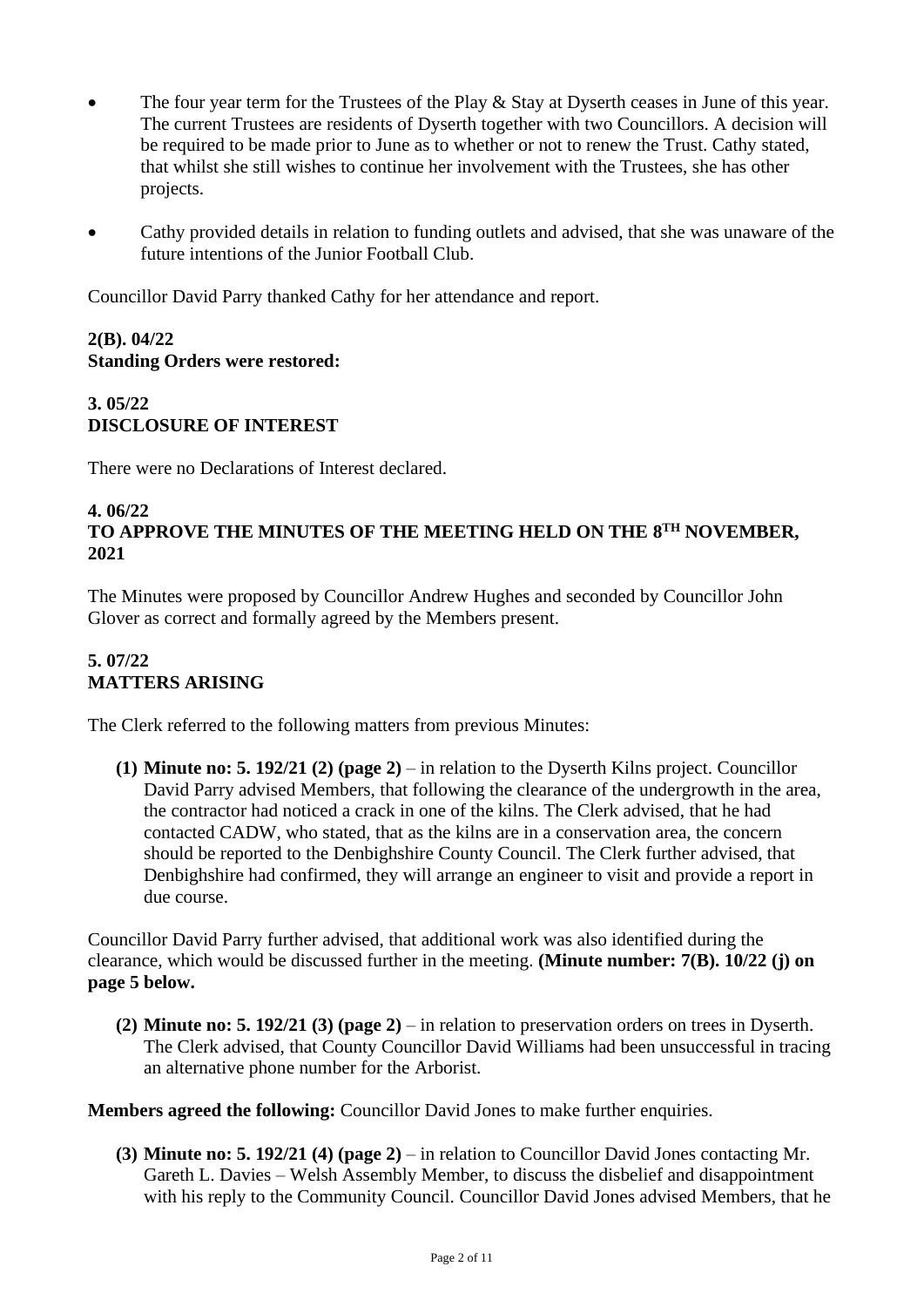has spoken with Mr. Davies, who had indicated he would telephone the Clerk to discuss. Unfortunately Mr. Davies had reneged.

- **(4) Minute no: 5. 192/21 (8) (page 3)** in relation to the purchase of a new Wooden Pavilion at Ysgol Hiraddug School. Councillor John Glover advised, that the School were receiving difficulty in tracing a suitable company to provide a costing for a new Pavilion. However, the School had advised to-day, that a Company had been found, whereby a cost will be made available to the Community Council prior to the February Council meeting.
- **(5) Minute no: 5. 192/21 (10) (page 3)** in relation to a joint project with Denbighshire County Council, for further handrails on public footpaths. The Clerk advised, that the Highways Information Manager (Footpaths) has been in hospital and is currently on sickness leave. The Department had advised, that they will seek updated quotations, and forward to this Council when received.

## **6. 08/22 COUNTY COUNCILLOR'S REPORT (CLLR DAVID G. WILLIAMS)**

In County Councillor David Williams' absence, the Clerk provided the following information received from Councillor Williams:

- **(1)** Denbighshire Biodiversity Verge Pilot Scheme (Sent to Councillor David Parry)
- **(2)** Contacted Denbighshire Highways, seeking to expedite a site meeting to be held in Dyserth High Street, in relation to phase 2 of the traffic improvement scheme.
- **(3)** Contacted Denbighshire Highways, seeking to expedite a site meeting to be held in relation to traffic concerns at the junction to Thorncliffe premises on the Meliden road.
- **(4)** Request to Denbighshire County Council: Request for Traffic Enforcement Officers to visit Dyserth, in particular the High Street.
- **(5)** Denbighshire County Council: Notification that an area of land adjoining Ty Gwilym, Dyserth, has been advertised for disposal.
- **(6)** Flooding on the Dyserth to Rhuddlan Road. Concern passed to Denbighshire Highways.
- **(7)** Further consultation with Denbighshire County Council, in relation to the flood defence scheme in the Lower Dyserth area.

#### **7(A). 09/22 CORRESPONDENCE**

#### **The following correspondence had been received, that was required to be either advised to, or dealt with by the Members:**

- **(1)** The Clerk advised, that the following criminal offences had been reported to the North Wales Police, that had occurred within the Dyserth Community Council area:
- $\div$  8 x Violence offences / 3 x Anti-social behaviour / 2 x Other offences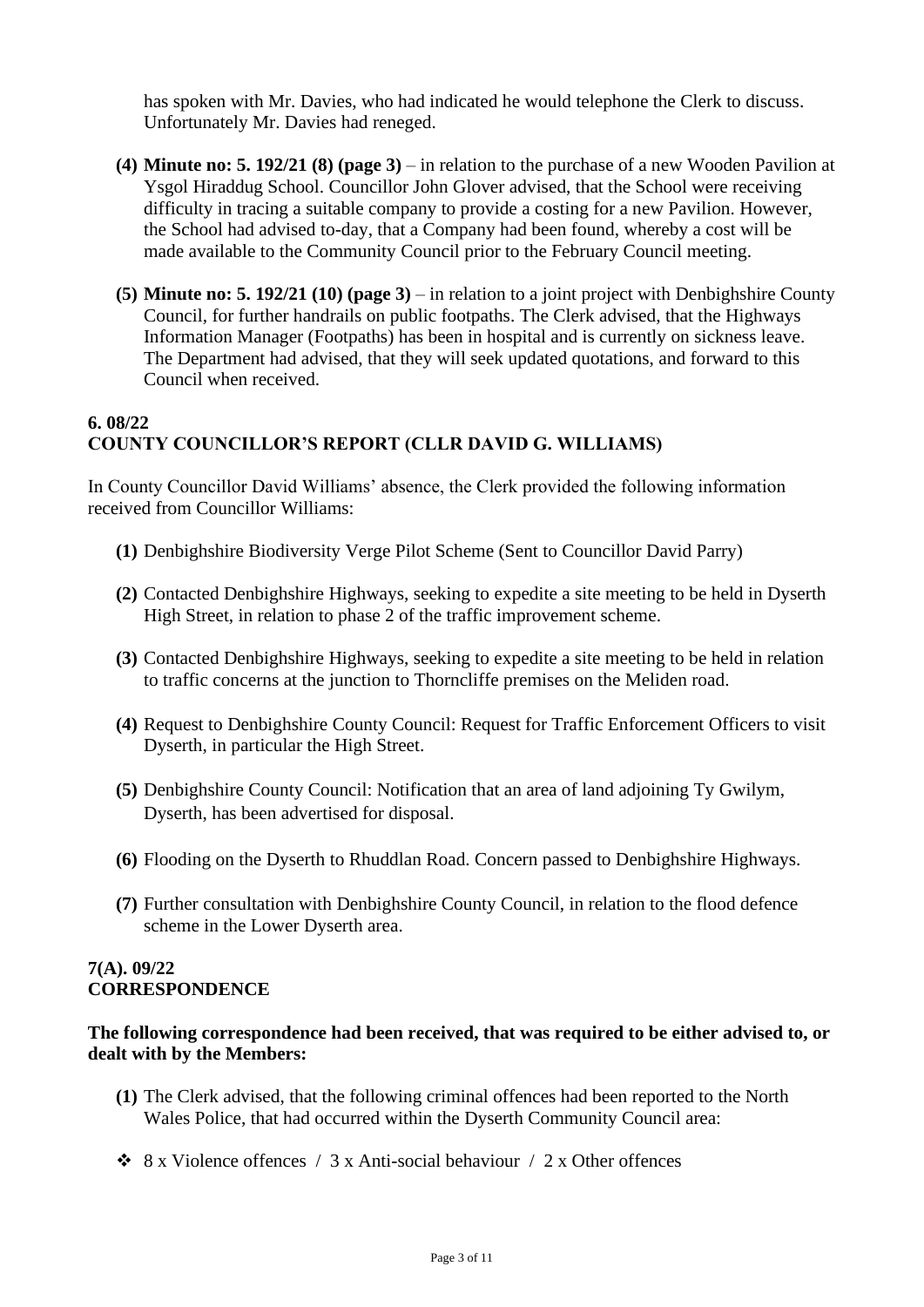- **(2)** Welsh government: Appropriate sum under Section 137 (4)(a) of the Local Government Act 1972 Section 137 Expenditure Limit for 2022 / 2023. Increase from £8.41 to £8.82 per elector
- **(3)** Denbighshire County Council: Town & Community Councils in Wales estimated costs of an election.
- **(4)** Denbighshire County Council: Notification of free parking over the Christmas period.
- **(5)** Denbighshire County Council: Notification of waste collection over the Christmas period.
- **(6)** Awel Y Mor RWE Renewables project update and notice of meeting to be held on Monday 24<sup>th</sup> January 2022 at 3.30pm. Councillor David Parry indicated his intention to attend on behalf of the Community Council.

#### **The following correspondence was forwarded by e-mail to Members:**

- ❖ Welsh Government: Draft Statutory Guidance for Community and Town Council Consultation link – under the Local Government and Elections (Wales) Act 2021
- ❖ Welsh Government: The Local Elections (Principal Areas) (Wales) Rules 2021 and The Local Elections Rules 2021 (Effective for the May 2022 elections in Wales
- ❖ Welsh Government: Draft budget for 2022 / 2023
- ❖ Welsh Government: Welsh Tax Acts (Power to Modify) Bill
- ❖ Denbighshire County Council: Biodiversity Projects in Denbighshire (Sent to Councillor David Parry)

#### **7(B). 10/22 CLERK'S REPORT**

- **(a)** Received from and deposited into the Council's bank account:
- Denbighshire County Council £15,334.00: Third and final precept payment for financial year 2021 / 2022.
- **(b)** The Clerk advised, that the Broadband installation that had taken place recently in the Pavilion building, was arranged under a joint project by the Welsh Government and Denbighshire County Council, to install broadband in public meeting places. The installation and cost for a year is free, whereby should the service continue, then a contact will require signing with the provider. The Clerk further advised, that this initiative was never advised to the Community Council and had not provided their permission as the building owner. The Bowling Club also confirmed to the Clerk, that they did not agree to the installation.
- **(c)** Request from Dyserth Bowling Club to allow ten advertising boards on the north side of the bowling green and run alongside the hedge. The size of each would be no greater than 1 metre by 0.7 metre. The signs would be a financial revenue for the club.

**Members agreed the following:** The installation of the advertising signage.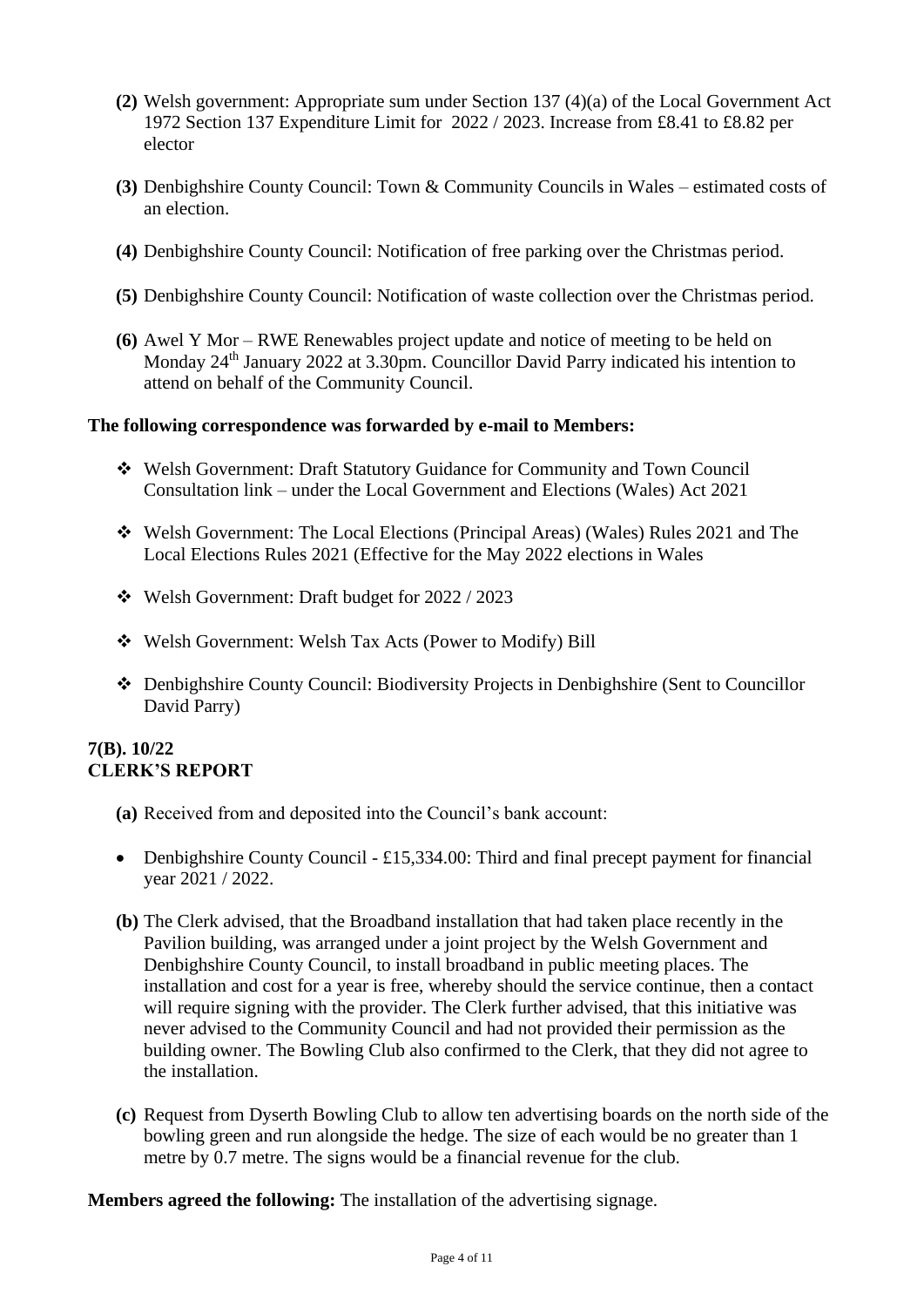**(d)** The Clerk advised. that the annual renewal of the Service Level Agreement with Aura Leisure; for the inspections and maintenance of the play area had been received following the November Council Meeting. The Clerk had forwarded the agreement to the Chair and Vice Chair of Council, who agreed that the Clerk renew the agreement for another year.

**Members agreed the following:** Confirmed the renewal of the Service Level Agreement with Aura Leisure for another year period.

- **(e)** Application for a Community Tree Pack from the Woodland Trust that was completed by the Dyserth Environmental Group, was successful. The trees will be planted in the area of the Council land known as the Burial Ground, as previously agreed by the Chair and Vice Chair of Council in-between meetings – as this had been discussed with Council previously.
- **(f)** Following pot holes reported to Denbighshire Street Scene: **(i)** Outside Edgemount side of former Dyserth Garage & Bryn Y Felin **(ii)** Bryn Y Felin – a number of pot holes along an area of approximately 150 yards.
- **(g)** Councillor David Parry had reported to Denbighshire County Council, the following: **(i)** 2 x fallen trees blocking a public footpath **(ii)** 1 x tree branch hanging precariously above pathway. Both concerns in the area of the boardwalk and Pandy Lane.
- **(h)** Councillor David Parry had reported to Denbighshire County Council, the following: **(i)** blocked drains in the area of Waterfall Road and its junction with the A547
- **(i)** Completion of a further handrail on public footpath above Waterfall. (Members were shown a photograph of the rail).
- **(j)** The Clerk recollected to Members, exchanges of e-mails in relation to the following:
- Further clearance work identified during current renovation of the Dyserth Kilns. The Chair of Council attended a site meeting with the contractor – Glascoed Timber, whereafter two quotations were received to complete the further identified work **(1)** to excavate and clear 2 large tree trunks at a cost of £420.00 plus VAT of £84.00 – Total £504.00 **(2)** to level the area using existing material at a cost of £200.00 plus VAT of £40.00 – Total £240.00.
- Following agreement in the November 2021 Council meeting a quotation for £720.00 plus VAT of £144.00 – Total £864.00, had been received for the installation of a further hand rail on a public footpath from MJW Welding.
- $\cdot \cdot$  The above quotations had been agreed by the Chair and Vice Chair of Council Councillors' David Parry and Andrew Hughes in-between meetings. Suspension of Financial Orders had been agreed in relation to the handrail quotation, which was £220.00 over the £500.00 limit for one quotation, for the following reasons: **(1)** It is difficult to find contractors to both quote and complete this type of work, in particular, for the smaller jobs **(2)** MJW Welding have quoted and completed work for the Community Council over the past three years, whereby their quotations have been competitive **(3)** The Community Council consider, and taking the aforementioned into consideration, the extra £220.00 is reasonable for the length of handrail and work required.

**Members agreed the following:** Confirmed the above quotations, including the Suspension of Financial Standing Orders.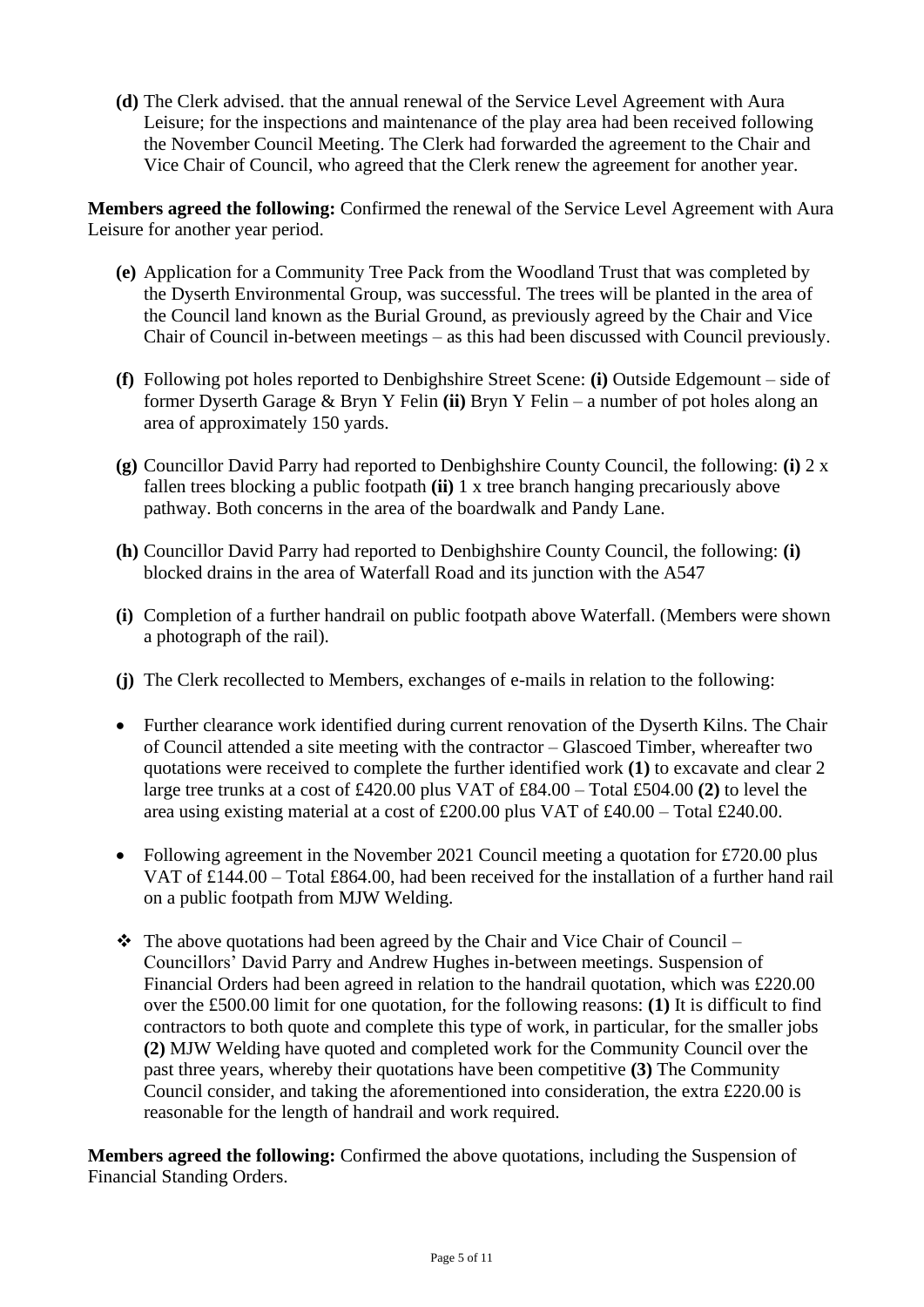**(k)** The Clerk recollected to Members, the list of Council meeting dates for 2022 that had been provided prior to the meeting. The May Council meeting is just a few day following the Town & Community Council elections in Wales. There would not be sufficient time under the Local Government Act to provide the required agenda notice period, therefore the date was required to be changed.

**Members agreed the following:** The date of the May 2022 Council meeting will be held on Thursday 12<sup>th</sup>.

## **7(B-1). 11/22 ANNUAL RETURN FOR THE YEAR ENDED 31ST MARCH, 2021**

The Clerk advised Members, that the final document from Audit Wales had been received in January 2022 – for the Annual Return for the Year Ended  $31<sup>st</sup>$  March 2021. The Document stated the following: 'On the basis of our review, in our opinion, the information contained in the Annual Return is in accordance with proper practices and no matters have come to our attention giving cause for concern that relevant legislation and regulatory requirements have not been met'.

The report stated other matters arising and recommendations; which related to the Council's general and ear-marked reserves.

The Clerk confirmed, that copies of the report were provided to the Chair and Vice Chair of Council: Councillors' David Parry and Andrew Hughes, prior to the meeting.

**Members agreed the following:** Accepted the Audit Wales Report for the 2020 / 2021 financial year, including the recommendations.

## **7(B-2). 12/22 NOTICE OF CONCLUSION OF AUDIT**

The Clerk advised, that in accordance with the Public Audit (Wales) Act 2004 Section 29 / Accounts and Audit (Wales) Regulations 2014, that the appropriate Public Notice had been displayed on the Council's notice board and web site.

#### **7(C). 13/22 TO RECEIVE AND APPROVE THE QUARTERLY STATEMENT OF ACCOUNTS TO THE 31ST DECEMBER, 2021**

The Clerk, as Financial Officer, provided Members with a copy of the Quarterly Statement of Accounts, as at the end of December 2021, together with copies of the two Council Bank account statements. The Clerk further provided Members, with a breakdown in relation to the budget headings, which included income and expenditure to-date.

**Members agreed the following:** Approved the Statement of Accounts, whereby the document was agreed to be signed by the Chair of Council – Councillor David Parry.

#### **7(D). 14/22 TO RECEIVE, CONSIDER AND APPROVE THE BUDGET FOR THE FINANCIAL YEAR 2022 / 2023**

**(1)** To increase the precept for the forthcoming financial year to £48,500.00 – an increase of £2,500.00. The Clerk advised, that the Band D property charge would be £41.24, a slight decrease of 0.05p a year.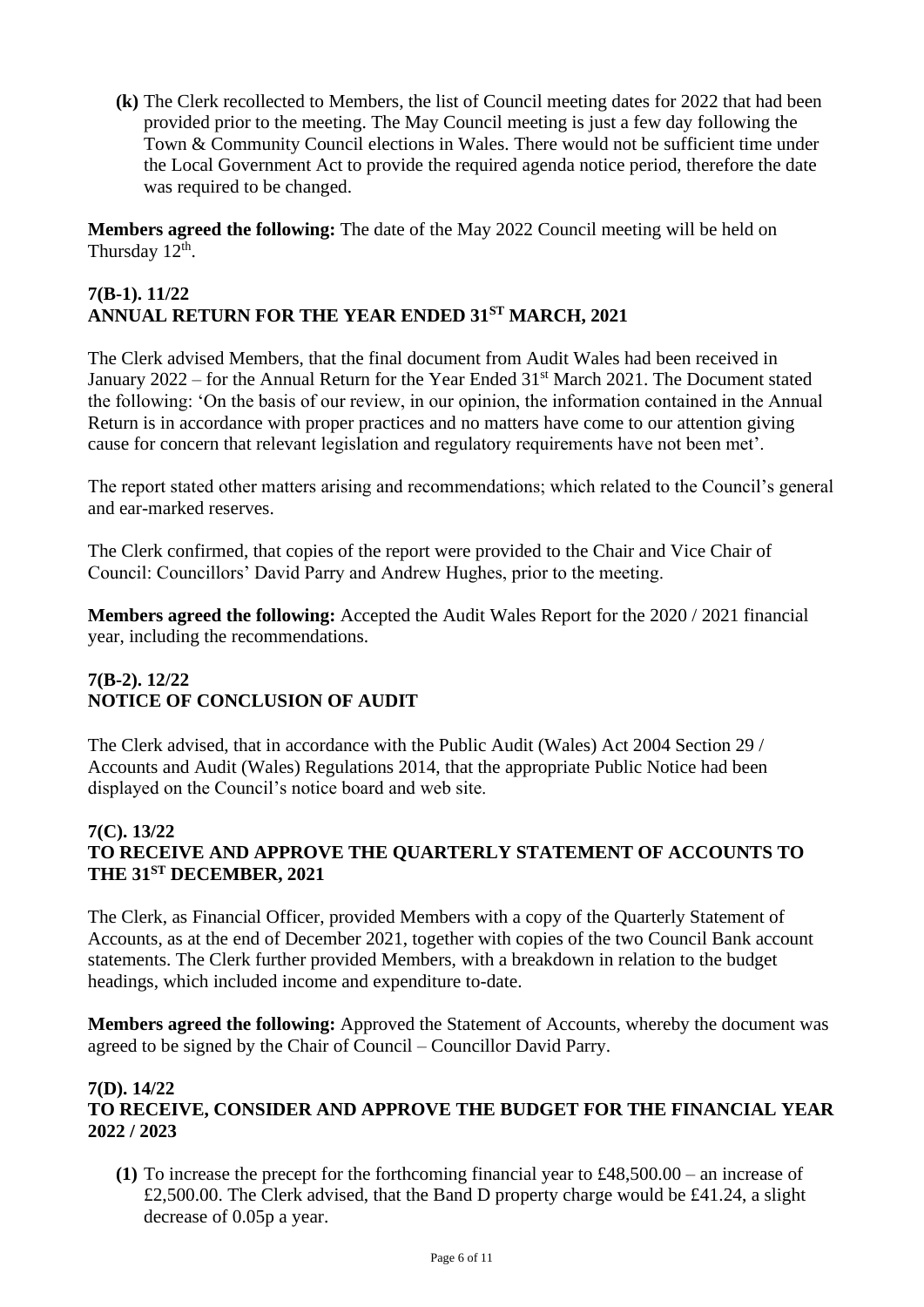- The Council noted the additional number of Band D properties from 1,114 to 1,176 and were able to increase the precept by the above figure, without increasing the community charge. In reaching their decision, the Council took into consideration, that substantial earmarked projects required the Council to 'save extra funds' to ensure that the projects were completed over the next few years.
- **(2)** Earmarked Reserves £50,530.00 / General Reserves £19,109.00 / To transfer £8,131.00 from the 2022 / 2023 budget to General Reserves. This transfer of funds is also towards a substantial project to provide changing room facilities and public conveniences in the St. Georges playing field area – with Play & Stay at Dyserth and Dyserth Junior Football Club at an estimated cost of £30,000.00.
- **(3)** The Chair of Council David Parry, to sign the estimates for the end of the financial year 2020 / 2021, including the precept requirement for 2022 / 2023.
- **(4)** The Clerk to advise Denbighshire County Council, in respect of the Community Council's financial requirements (precept) for 2022 / 2023.
- **(5)** The Clerk to place on the February Agenda, the following: To Discuss Financial Assistance Applications.

#### **7(E). 15/22**

## **TO FURTHER DISCUSS & UPDATE: (I) (LOCAL GOVERNMENT AND ELECTIONS (WALES) ACT 2021 SECTION 47 (B) - MULTI-LOCATION MEETINGS / MEETING DATES / VENUE / COMMENCEMENT TIMES (II) NATIONAL & LOCAL STANDING ORDERS**

The Clerk recollected to Members, that under the above Act the Local and National Standing Orders should be updated to reflect the Council meeting preferences. Whilst the Orders presently state meetings are held virtually and is also contained within the Public Agenda and Councils web site, it had been thought that face to face meetings, with audio facilities, may have commenced during the early part of the new year.

**Members agreed the following:** Due to the current pandemic restrictions, this agenda item will be adjourned to a date to be affixed.

#### **7(F). 16/22 TO CONSIDER: APPOINTMENT OF INTERNAL AUDITOR – END OF YEAR AUDIT 2021 / 2022**

The Clerk advised that this matter is an annual agenda item in January of each year. The Clerk further advised, in relation to the appointment process for the Council's Internal Auditor.

**Members agreed the following:** To re-appoint JDH Business Services Ltd., as the Council's Internal Auditor for the end of year 2021 / 2022 accounts.

#### **7(G). 17/22 CLERK'S ANNUAL APPRAISAL – 2021**

The Clerk advised, and the Chair of Council - Councillor David Parry confirmed, that the Clerk's annual appraisal had been completed for year 2021. The Clerk thanked Councillor Parry for his comments contained in the appraisal – which were appreciated.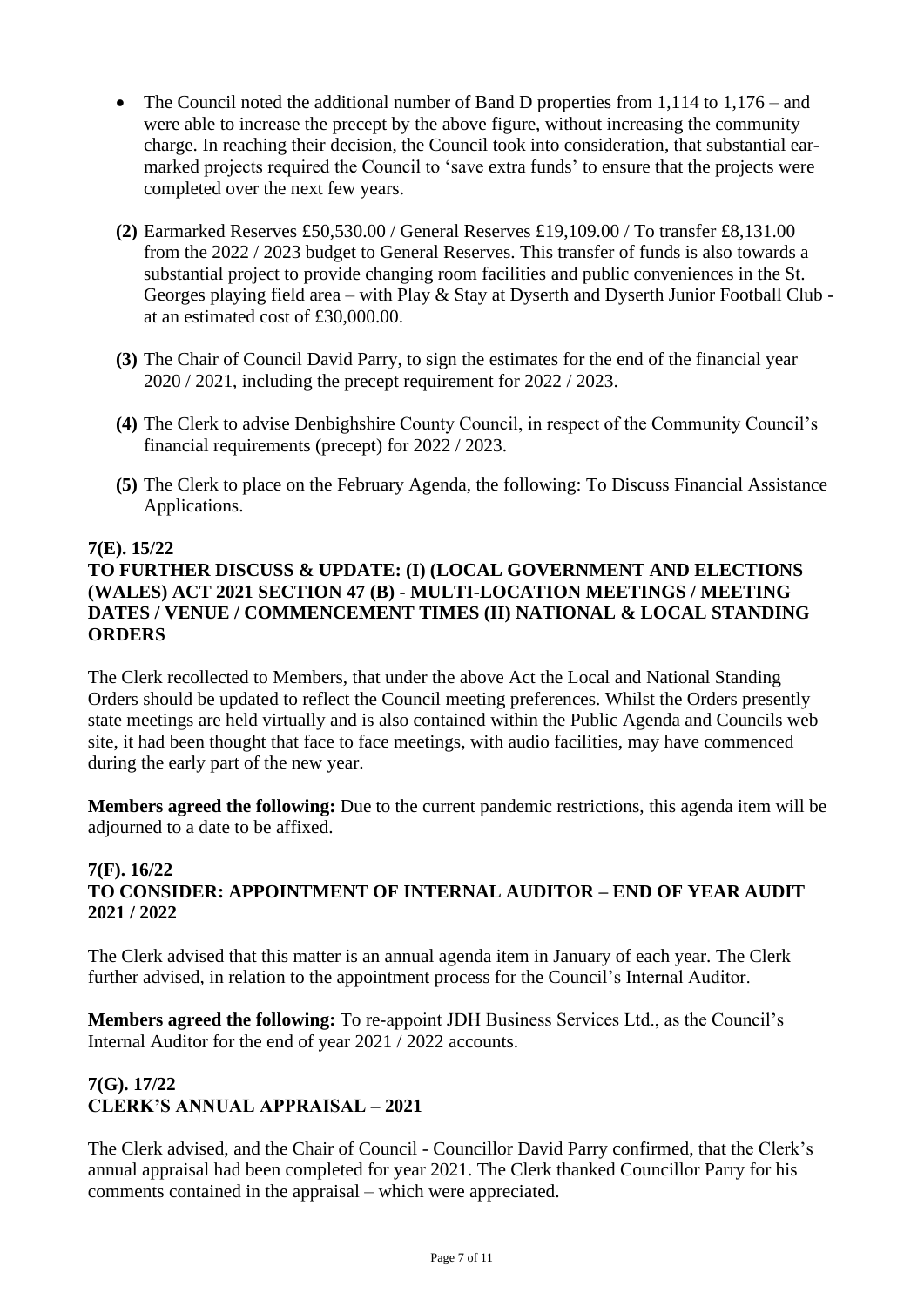## **8. 18/22 REPRESENTATIVES REPORTS (COMMITTEES, LIAISON & MEETINGS ATTENDED)**

❖ Councillor Andrew Hughes advised Members, that the Community Hall bookings were on the increase. The Christmas Fayre was a tremendous success; which involved the Rhyl Silver Band and Father Christmas handed out 120 presents to children.

#### **9(A). 19/22 PLANNING**

## **The following planning applications had been received:**

**(1)** Application number: 42/2021/0729, for demolition of existing pop-in shop and change of use of agricultural building to retail use, provision of car parking and associated works, at The Pop In Shop and Agricultural Building Cwm Road, Dyserth.

**Comment by Council:** The Community Council have no objection in principle, providing that the application is subject to compliance with relevant policies and planning guidance notes. The Community Council were initially concerned with the access to the premises; it is noted however, that this has been revised and will be repositioned further south.

**(2)** Application number: 42/2021/0853 - for Retrospective application for the erection of one holiday accommodation unit with associated decking and landscaping. Proposed erection of one additional holiday accommodation including decking, landscaping and associated works (Partly Retrospective) at Land at Bod Erw Hiraddug Road, Dyserth.

#### **Comment by Council:** No comment.

#### **(The above two applications were sent to Members for consultation in-between meetings, due to statutory time limits for observations from County Planning).**

#### **9(B). 20/22**

**Members formally confirmed the above decisions.**

#### **9(C). 21/22**

#### **The following planning application(s) were considered by Members at the meeting:**

• No applications received from Denbighshire Planning.

## **9(D). 22/22 PLANNING DECISIONS**

#### **The following planning decisions have been received from Denbighshire County Council:**

- **(1)** Application number: 42/2021/0985 for the erection of detached double garage and associated works, at Greenfields, Ffordd Ffynnon, Dyserth. Granted
- **(2)** Application number: 42/2021/1038 for Crown thinning and reduction and crown lifting of Copper Beech Tree numbered T1 on plan attached to the Borough of Rhuddlan Tree Preservation Order No. 1, 1985, at Oakwood, Clwyd Avenue, Dyserth. Granted.
- **(3)** Application number: 42/2021/0636 for the erection of dormer roof extensions to side and rear of dwelling and associated works, at Cairns Cottage, 39 Cwm Road, Dyserth. Granted.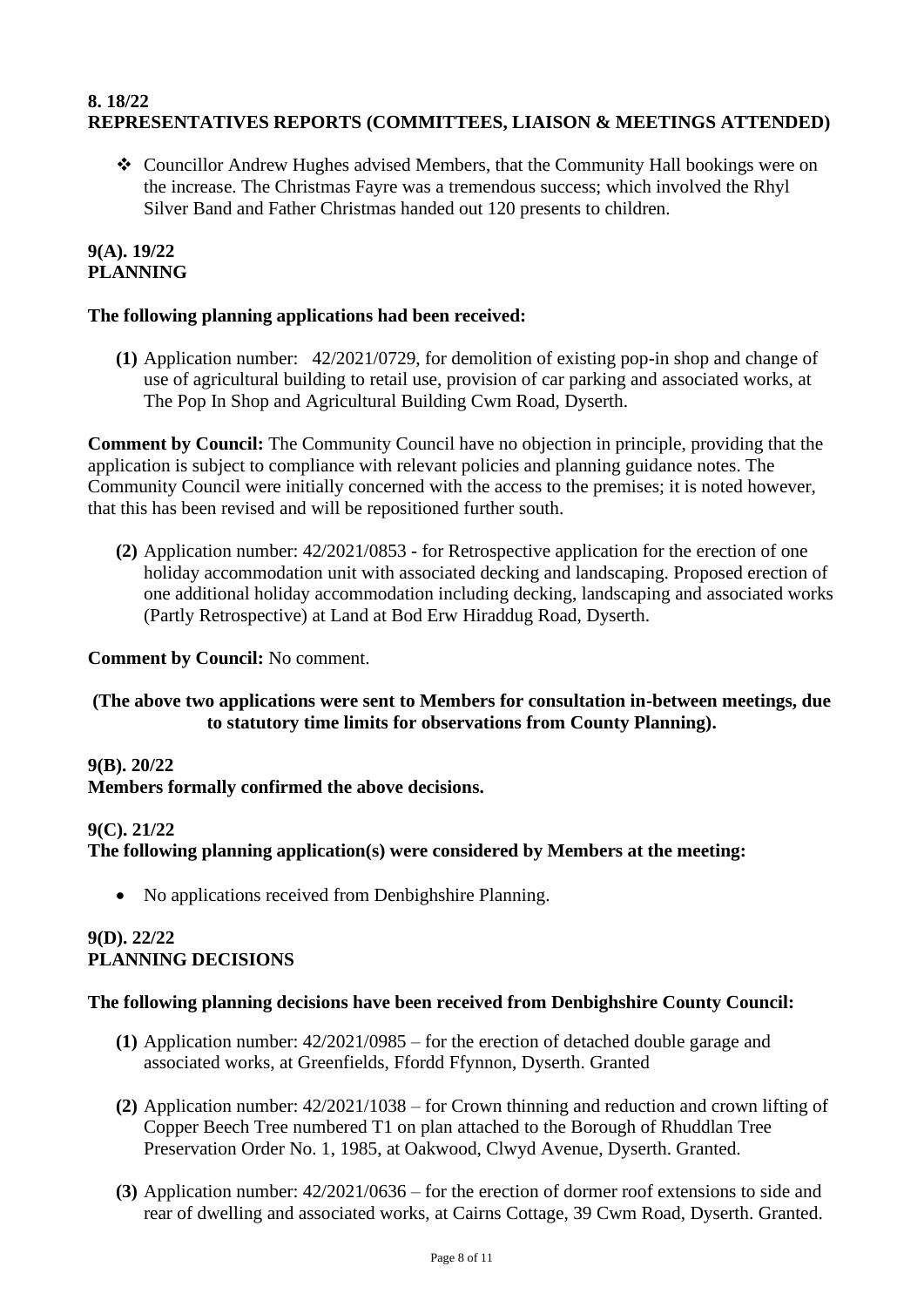**(4)** Application number: 42/2021/0966 22 – for construction of balcony on second floor at rear of dwelling, at Rhodfa Gofer, Dyserth. Granted.

#### **10. 23/22 TO DISCUSS: WIDENING OF CARRIAGEWAY IN AREA OF THE CROFT (WATERFALL ROAD AT PENISA (CLLR DAVID JONES)**

Councillor David Jones stated, that a good number of years ago the owner of a property named The Croft on the B5119 (Waterfall Road) at Penisa, had kindly offered free of charge an area of land adjacent to the highway, to enable the County to widen the road. Whilst this was in discussion at County level at that time, there appears to have been no further consultation thereafter. Councillor Jones wished the Council to contact Denbighshire Highways to advise, that the offer of the land from the resident, is still available.

**Members agreed the following:** The Clerk to make contact with County Councillor David Williams, seeking that he brings the above offer of land to the attention of Highways.

| 11.24/22                         |  |
|----------------------------------|--|
| APPROVAL OF ACCOUNTS FOR PAYMENT |  |

| <b>Cheque</b><br><b>Number</b> | Payee                                                                                                                                                                            | <b>Net</b><br>£ | Vat<br>£ | <b>Total</b><br>£ |
|--------------------------------|----------------------------------------------------------------------------------------------------------------------------------------------------------------------------------|-----------------|----------|-------------------|
|                                | <u>Payments made – to be confirmed:</u>                                                                                                                                          |                 |          |                   |
|                                | December, 2021 Payments                                                                                                                                                          |                 |          |                   |
|                                | <b>Standing Order: R. P. Parry - Clerk to Council</b><br>(Monthly salary & home working allowance for<br>November) Payments dated 01/12/2021                                     |                 |          |                   |
|                                | <b>BACS:</b> Royal British Legion (payment for wreaths)<br>and other Remembrance Sunday items)                                                                                   | 132.00          |          | 132.00            |
|                                | <b>BACS:</b> Aura Leisure (Dyserth Children's play area)<br>- Invoice for several items; including inspections<br>from May, various repairs and previously agreed<br>work orders | 1,654.18        | 330.84   | 1,985.02          |
|                                | <b>BACS:</b> R. N. Williams Ltd., (Purchase of cooker for<br>Paterson Hall, Dyserth – as previously agreed by<br>Council)                                                        | 683.33          | 136.67   | 820.00            |
|                                | <b>BACS:</b> Cllr Margaret Williams (Refund of fee paid<br>to resident for usage of electricity for Christmas tree)                                                              | 20.00           |          | 20.00             |
|                                | <b>BACS:</b> Katy Bincham (Bus shelter Christmas)<br>painting theme $- £100.00 /$ Window cleaning fee -<br>$\pounds30.00$ (As previously agreed by Council)                      | 130.00          |          | 130.00            |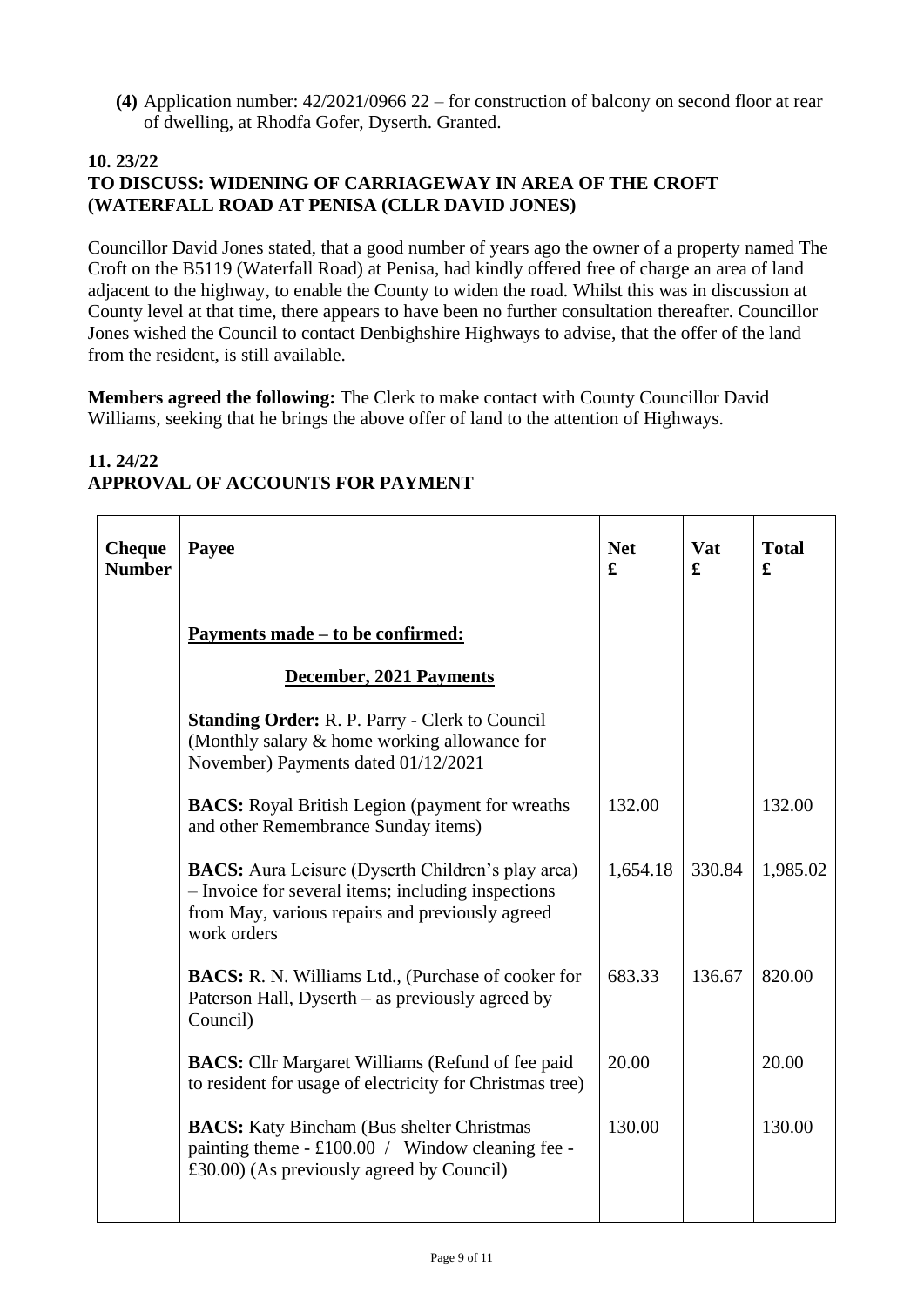| <b>BACS:</b> Louise Walsh (Environmental Services &<br>Inspections of Play Area for November)                                                                | 50.00  |        | 50.00  |
|--------------------------------------------------------------------------------------------------------------------------------------------------------------|--------|--------|--------|
| <b>BACS:</b> MJW Welding (New handrail on public<br>footpath) (As previously agreed by Council)                                                              | 720.00 | 144.00 | 864.00 |
| (Above payments authorised by two Councillor<br><b>Bank signatories</b> )                                                                                    |        |        |        |
| January - 2022 Payments                                                                                                                                      |        |        |        |
| Payments for confirmation and consideration at<br>meeting to be paid by BACS:                                                                                |        |        |        |
| <b>Standing Order: R. P. Parry - Clerk to Council</b><br>(Monthly salary & home working allowance for<br>November) Payments dated 04/01/2022                 |        |        |        |
| Standing Order BACS: H. M. Revenue & Customs.<br>Clerk's PAYE & Clerk & Council NI - October,<br>November & December Payment dated (07/01/2022)              | 604.56 |        | 604.56 |
| Society of Local Council Clerk's (Membership<br>renewal: £294.00 – quarter share with other Councils)                                                        | 73.50  |        | 73.50  |
| R. P. Parry – Clerk (Reimbursement of Stationery $\&$<br>printer ink from Viking Stationery Supplies – quarter<br>share with other Councils (as per receipt) | 54.40  | 10.88  | 65.28  |
| Louise Walsh (Environmental Services & Inspections<br>of Play Area for December)                                                                             | 40.00  |        | 40.00  |

## **12. 25/22 APPLICATIONS FOR FINANCIAL SUPPORT**

| <b>Cheque</b><br><b>Number</b> | Name of organisation                                                                                                        | <b>Amount granted</b><br>£ |
|--------------------------------|-----------------------------------------------------------------------------------------------------------------------------|----------------------------|
|                                | <b>Authorised to be paid by BACS:</b>                                                                                       |                            |
|                                | Urdd Cymru (Application for annual grant)<br>(Section 145 LGA 1972 – provision of entertainment<br>and support of the arts) | £500.00                    |
|                                | Hope House (Children's Hospice) (Application for<br>annual grant)                                                           | See note:                  |
|                                | <b>Note:</b> The Community Council have provided a                                                                          |                            |